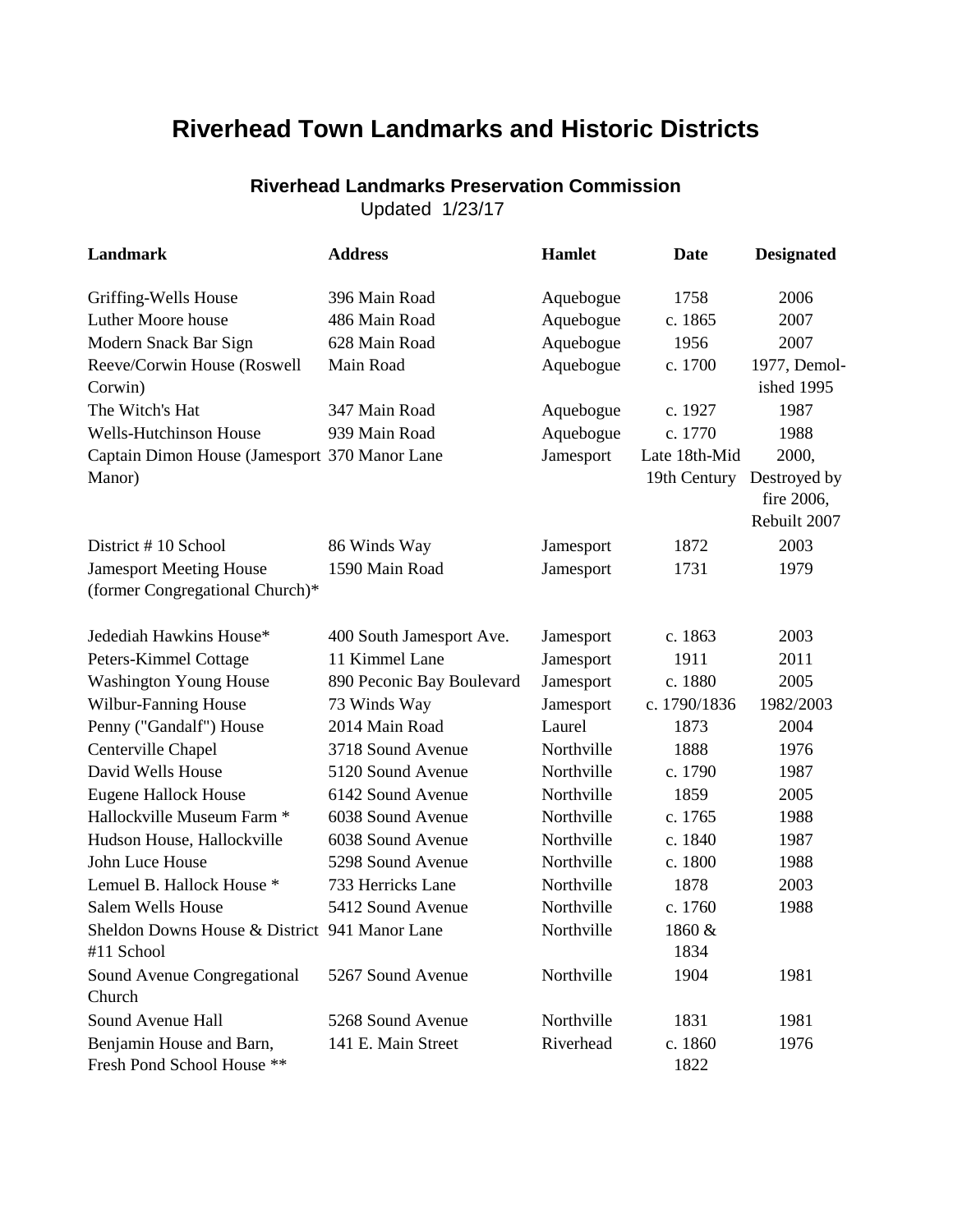| <b>Charles Hallett House</b>                 | 218 Griffing Avenue                                   | Riverhead           | Mid-Late 19th<br>Century | 1985 |
|----------------------------------------------|-------------------------------------------------------|---------------------|--------------------------|------|
| <b>Conklin House</b>                         | 216 Lincoln Street                                    | Riverhead           | Late 19th<br>Century     | 1994 |
| Corwin-Davis-McGrath House                   | 215 Roanoke Avenue                                    | Riverhead           | Early-Mid                | 1983 |
| (Old Riverhead News Building)                |                                                       |                     | 19th Century             |      |
| Corwin-Terry House ("East                    | 540 East Main Street                                  | Riverhead           | 1855                     | 1988 |
| Lawn")                                       |                                                       |                     |                          |      |
| Corwin-Young House                           | 445 Griffing Avenue                                   | Riverhead           | 1891                     |      |
| Davis-Corwin House **                        | 133 E. Main Street                                    | Riverhead           | c. 1840                  | 1976 |
| <b>Everett Conklin House</b>                 | 206 Lincoln Street                                    | Riverhead           | 1892                     |      |
| <b>Fletcher Booker Homestead</b>             | 1185 Northville Turnpike                              | Riverhead           | 1939                     | 2007 |
| Granite Stone from "Octagon"                 | 200 Howell Ave. (Town Hall)                           |                     | 1854                     | 1981 |
| Jail                                         |                                                       |                     |                          |      |
| <b>Howell House</b>                          | 533 East Main Street                                  | Riverhead           | 1929                     | 2004 |
| Jeremiah Edwards House                       | 193 Griffing Avenue                                   | Riverhead           | c. 1870                  | 1976 |
| Meyer House                                  | 18 First Street                                       | Riverhead           | c. 1890                  |      |
| <b>Moore-Barnes House</b>                    | 224 Griffing Avenue                                   | Riverhead           | Mid-Late 19th            | 1982 |
|                                              |                                                       |                     | Century                  |      |
| Roanoke Avenue School                        | 581 Roanoke Avenue                                    | Riverhead           | 1924                     | 2005 |
| Slade-Hallett House                          | 214 Griffing Avenue                                   | Riverhead           | Mid-Late 19th            | 1982 |
|                                              |                                                       |                     | Century                  |      |
| <b>Suffolk Theater</b>                       | 118-120 E. Main Street                                | Riverhead           | 1933                     | 2004 |
| Taft Candy Store **                          | Peconic Avenue                                        | Riverhead           | 1898                     | 1988 |
| <b>Bank Building</b>                         | 34, 38 & 42 West Main Street Riverhead                |                     | 1892                     | 1981 |
| Pump House **                                | Grangebel Park (73-79 Peconic Riverhead               |                     | pre-1900                 | 1979 |
| Vail-Leavitt Music Hall *                    | 18 Peconic Avenue                                     | Riverhead           | 1881                     | 1979 |
| <b>Bartley Tuthill House ("Friendly</b>      | 331 Sound Road (10 Sunset) Wading River               |                     | c. 1820                  | 1982 |
| Hall")*                                      |                                                       |                     |                          |      |
| Ellsworth Tuthill House ("1812               | 144 Sound Road                                        | <b>Wading River</b> | 1812                     | 1982 |
| House")                                      |                                                       |                     |                          |      |
| <b>Irving Hulse House</b>                    | 1368 Sound Ave.                                       | <b>Wading River</b> | 1822                     | 1981 |
| Paine Family House Site and<br>Cemetery      | 2730 North Wading River Roa Wading River 18th Century |                     |                          | 2007 |
| Paul Hulse House                             | 3060 N. Wading River Road                             | <b>Wading River</b> | c. 1812                  | 1983 |
| <b>Tuthill-Davis House</b>                   | 179 Sound Road                                        | <b>Wading River</b> | c. 1790                  | 1982 |
| <b>Wading River Congregational</b><br>Church | 2057 / 2059 N. Country Road Wading River              |                     | 1837                     | 1981 |
| <b>Wading River Cemetery</b>                 | 2289 North Wading River Roa Wading River              |                     | 1849                     | 2006 |
| Oliver's Hill Cemetery                       | Sound Road                                            | <b>Wading River</b> | 1696                     | 2006 |
| Benjamin-King-Woodhull House                 | 126 Sound Road                                        | <b>Wading River</b> | c. 1760                  | 1982 |
| ("Four Chimneys")*                           |                                                       |                     |                          |      |
| Zophar Miller Cottage                        | 2078 N. Wading River Road                             | <b>Wading River</b> | 1832                     | 1982 |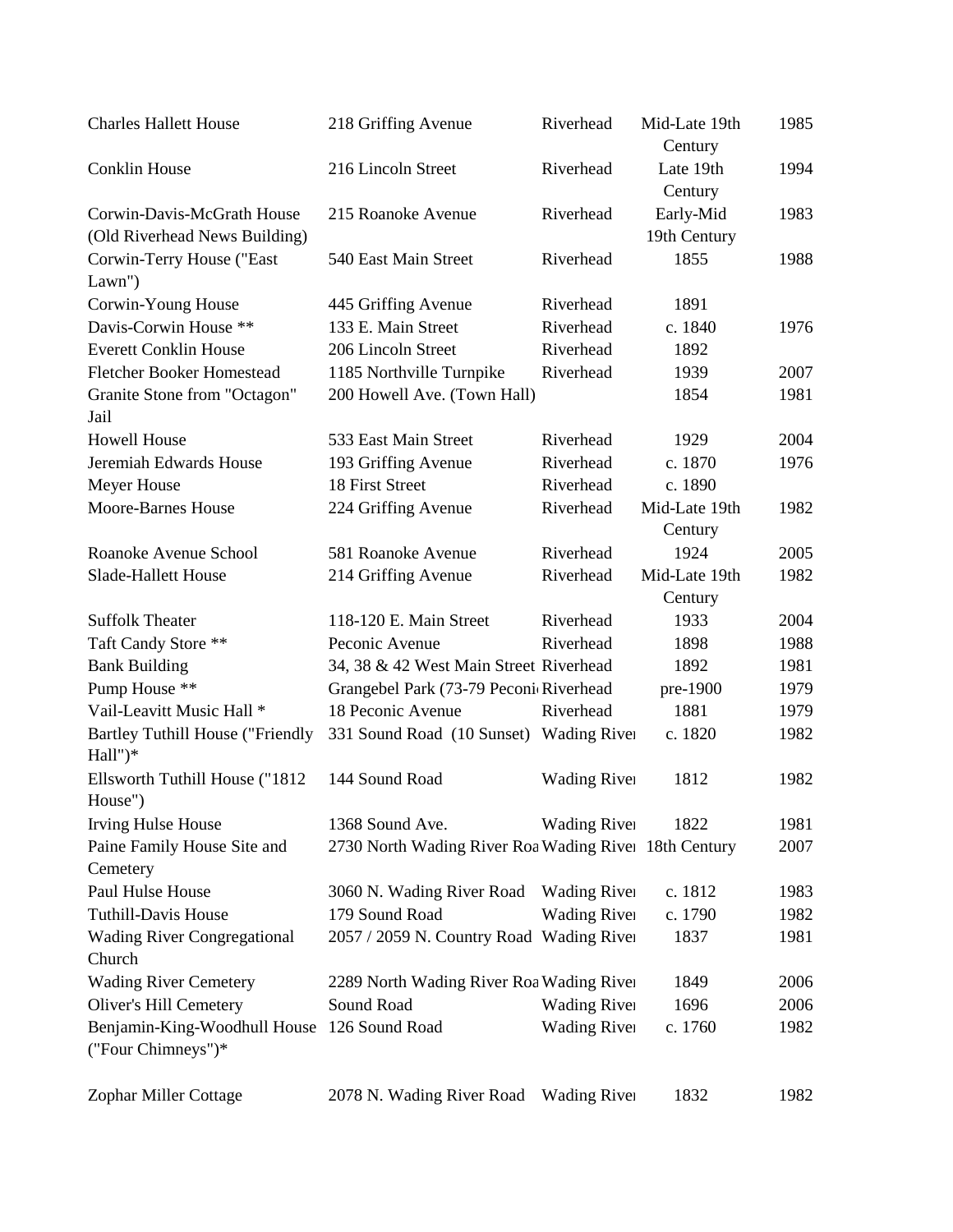| Zophar Miller Homestead                                            | 2098 N. Wading River Road Wading River                                                                                              |                           | 1799 | 1982 |
|--------------------------------------------------------------------|-------------------------------------------------------------------------------------------------------------------------------------|---------------------------|------|------|
|                                                                    | <b>Riverhead Historic Disctricts</b>                                                                                                |                           |      |      |
|                                                                    |                                                                                                                                     | <b>Historic Resources</b> |      |      |
| Downtown Riverhead Historic District                               |                                                                                                                                     | 219                       |      | 2006 |
| Jamesport Hamlet Historic District                                 |                                                                                                                                     | 36                        |      | 2006 |
| South Jamesport Historic District                                  |                                                                                                                                     | 78                        |      | 2006 |
| Wading River Historic District                                     |                                                                                                                                     | 40                        |      | 2008 |
| Historic Corridor (Designated by Town Board and State Legislature) |                                                                                                                                     |                           |      |      |
| Sound Avenue Historic Corridor Wading River to Mattituck           |                                                                                                                                     |                           |      | 1975 |
|                                                                    | <b>National Register of Historic Places: Individual Designations</b><br>(Not including resources also designated as town landmarks) |                           |      |      |
| <b>Riverhead Post Office</b>                                       | 21 West Second Street                                                                                                               | Riverhead                 | 1935 |      |
| Suffolk County Historical Society 300 West Main Street             |                                                                                                                                     | Riverhead                 | 1930 |      |
| Daniel & Henry P Tuthill Farm                                      | 1146 Main Road                                                                                                                      | Aquebogue                 |      | 2015 |
| Tuthill-Lapham House                                               | 324 Sound Road                                                                                                                      | <b>Wading River</b>       |      | 2009 |
| Harrison Downs House & Farm                                        | 5793 Sound Avenue                                                                                                                   | Northville                | 1872 | 2016 |
|                                                                    | <b>National Register of Historic Places: Districts</b>                                                                              |                           |      |      |
|                                                                    |                                                                                                                                     | <b>Historic Resources</b> |      |      |
| Riverhead Main Street District                                     | (included in town's<br>Downtown Riverhead                                                                                           | 36                        |      | 2012 |
|                                                                    | <b>Statistics</b>                                                                                                                   |                           |      |      |
| Town Landmarks individually designated:                            |                                                                                                                                     | 62                        |      |      |
| Landmarks demolished or destroyed                                  |                                                                                                                                     | $-2$                      |      |      |
| Qualifying structures in historic districts                        |                                                                                                                                     | 373                       |      |      |
| Less landmarks also in historic districts                          |                                                                                                                                     | $-30$                     |      |      |
| Total resources with town historic designation                     |                                                                                                                                     | 403                       |      |      |
| National Register Individual Designations                          |                                                                                                                                     | 11                        |      |      |
| <b>National Register Historic Districts</b>                        |                                                                                                                                     | 36                        |      |      |
|                                                                    | Less individually listed resources also in historic districts                                                                       | $-1$                      |      |      |
| <b>Total resources on National Register</b>                        |                                                                                                                                     | 46                        |      |      |